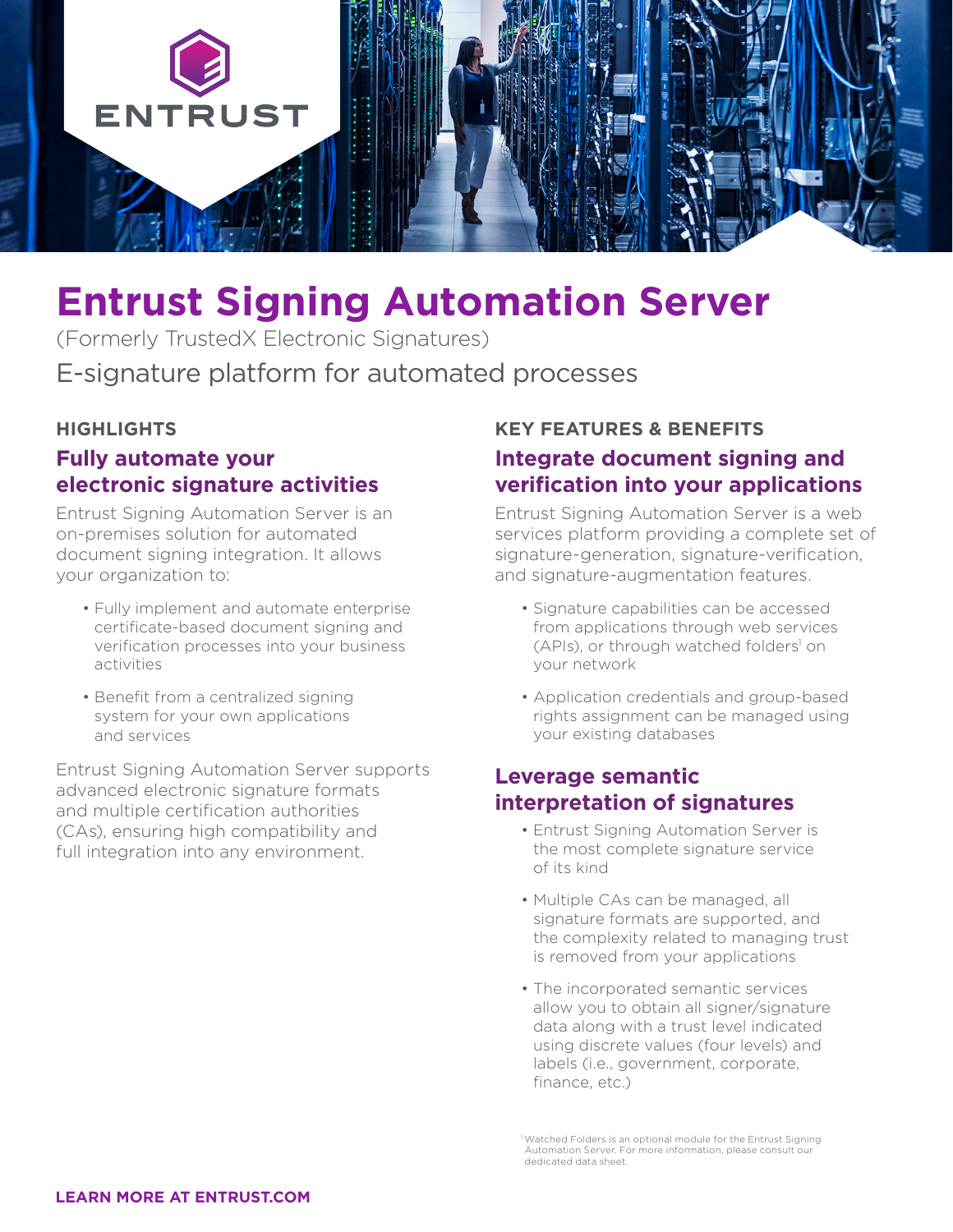## **Maintain strong compliance and auditing levels**

- The service can be deployed quickly, thanks to its compliance with standards and its multiple integration options
- Audit logs are generated for any changes in the configuration made by the administrators and for the services accessed by the applications
- These logs can be stored in a database or forwarded to a SIEM tool to generate reports

# **Centralize key and policy management for signatures**

- The Entrust Signing Automation Server acts as a centralized certificate and key repository that your applications can leverage for signature processes, eliminating the need for in-app key storage and management
- The service also centralizes management of signature policies that lets you model different behaviors for groups of applications, such as trust in certain public or corporate CAs, or which method to use for certificate revocation status check

# **Architecture**

The following diagram illustrates a typical integration of the Entrust Signing Automation Server into your organization.

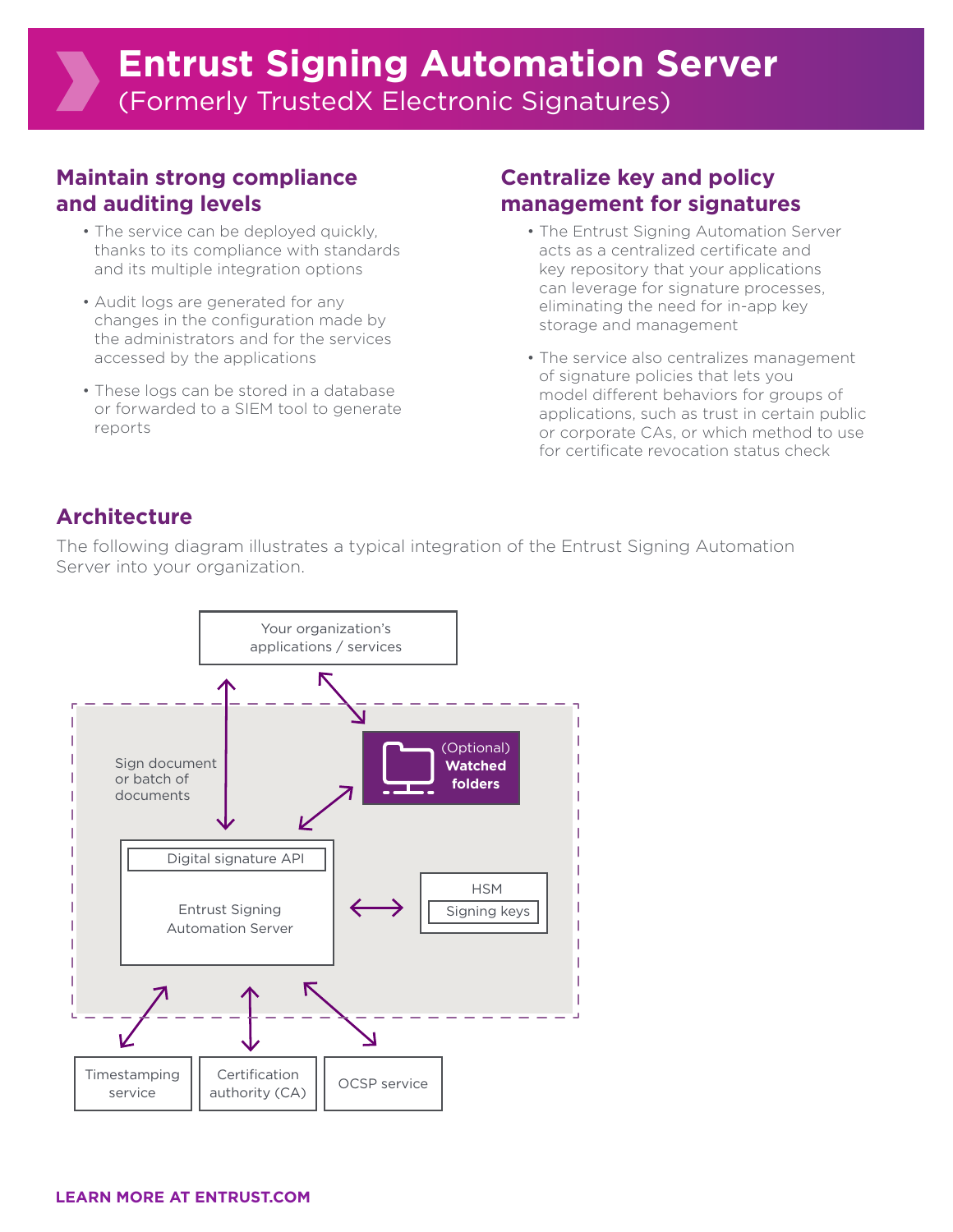#### **HOW IT WORKS**

## **TECHNICAL FEATURES**

Entrust Signing Automation Server incorporates functions that provide a set of security and trust mechanisms as services that can be used with different integration strategies:

- **SOAP/WS:** Using the OASIS DSS standard as an access protocol for web services
- REST/WS, SOAP/WS: Using the integration gateway, which supports configuring traffic and data processing with an XML pipeline language
- Java SDK: For easy integration of electronic signature services in native Java applications

#### Features are grouped into the following categories:

| <b>Authentication</b><br>and<br><b>Authorization</b>            | Supports native authentication<br>methods based on passwords and<br>digital certificates. The validation<br>can be delegated to LDAP/AD.                                  | <b>Long-Term</b><br><b>Validation</b><br>(LTV)                         | Extends a signature's validity up<br>to the lifetime of the TSA certificate.<br>• Cryptographic reliability is preserved<br>• The certification chain is incorporated<br>as well as certificate status information<br>at the time of signing<br>• A timestamp is added<br>The signatures can be extended further<br>by adding additional timestamps. |
|-----------------------------------------------------------------|---------------------------------------------------------------------------------------------------------------------------------------------------------------------------|------------------------------------------------------------------------|------------------------------------------------------------------------------------------------------------------------------------------------------------------------------------------------------------------------------------------------------------------------------------------------------------------------------------------------------|
| <b>Object</b><br>and Entity<br><b>Management</b>                | Manages platform entities<br>and objects. External repositories,<br>such as user LDAP/AD, databases,<br>files, and HSMs can be added for<br>protecting private keys.      | <b>Auditing and</b><br><b>Accounting</b>                               | Logs are securely stored in a<br>uniform and centralized way. It's<br>also possible to forward log data<br>to an external SIEM tool for processing<br>and generating a report.                                                                                                                                                                       |
| <b>Certificate</b><br><b>Validation</b>                         | Provides PKI functions for<br>validating certification chains<br>and querying certificate status.<br>Supports OCSP/CRL and<br>customized mechanisms<br>(e.g., databases). | <b>Optional</b><br>Service:<br><b>Watched</b><br><b>Folders</b>        | Monitors selected folders in your<br>network (called "watched folders")<br>and executes a series of signature-<br>related actions (e.g., signing, verification,<br>stamping, augmentation) on any file<br>added to the folders.                                                                                                                      |
| <b>Signature</b><br><b>Creation</b><br>and<br><b>Validation</b> | Creates and validates signatures<br>compliant with the PAdES, XAdES,<br>and CAdES standards; including<br>document, email, and web<br>services signatures.                | <b>Optional</b><br><b>Service:</b><br><b>Data</b><br><b>Encryption</b> | Provides document encryption and<br>decryption functionalities. Supported<br>formats are PKCS#7, CMS, XML-Enc,<br>and S/MIME. Please contact us to learn<br>more about this option.                                                                                                                                                                  |